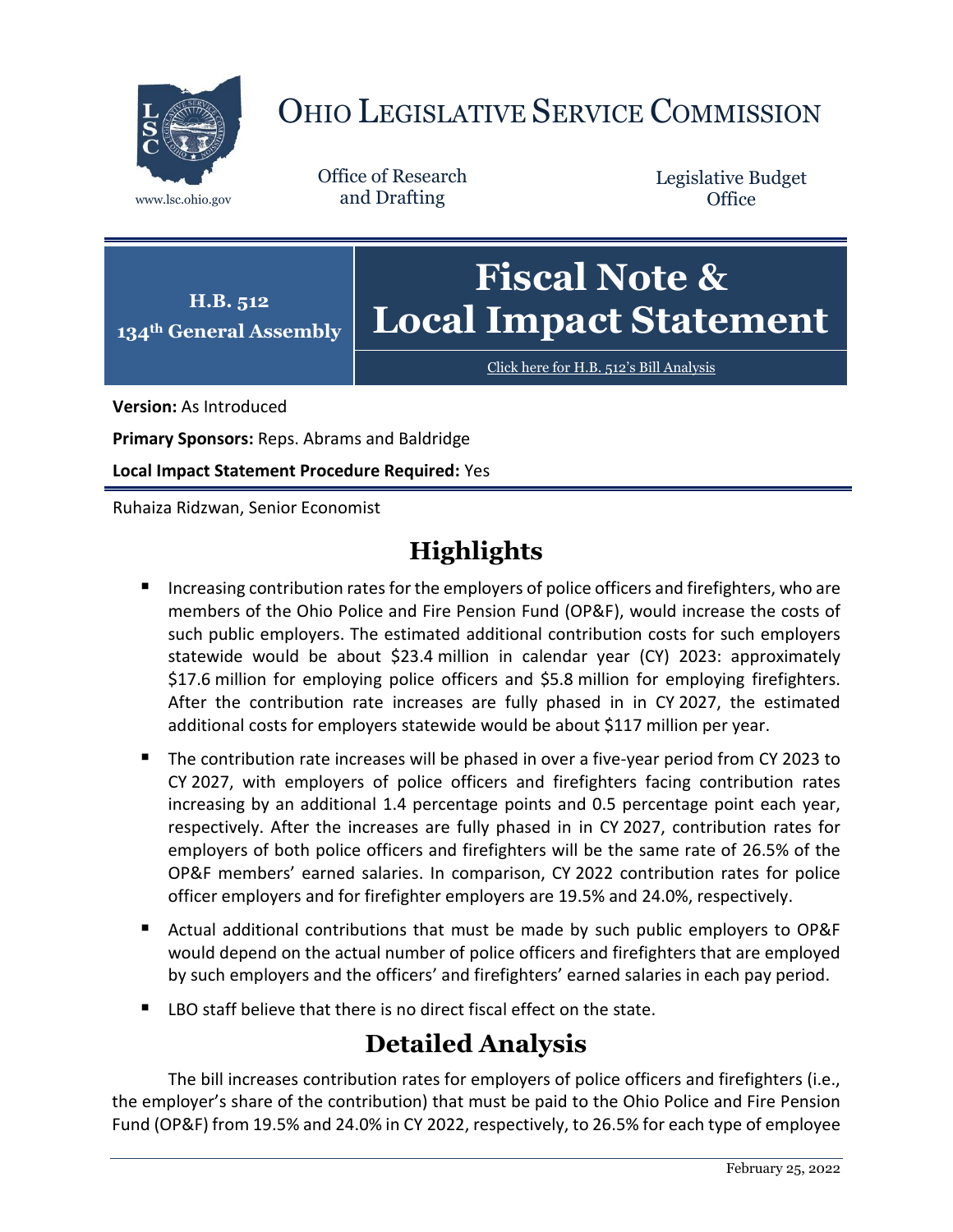in CY 2027. The table below shows employer contribution rates under the bill, by type of employee and year. 1

The contribution rate increases will be phased in over a five-year period based on the OP&F members' earned salaries in pay periods from CY 2023 to CY 2027. During the phase-in period, employers of police officers and firefighters will be required to contribute increasing contribution rates on the members' earned salaries (i.e., an additional 1.4 percentage points and 0.5 percentage point in each year in contribution rates, respectively). In CY 2022, contribution rates for police officer employers and firefighter employers are 19.5% and 24.0%, respectively; employer contribution rates for the current year are unchanged by the bill.

| <b>Employer Contribution Rates as Proposed under</b><br>H.B. 512 (As Introduced), by Type of Employee |                        |                     |
|-------------------------------------------------------------------------------------------------------|------------------------|---------------------|
| For Salaries Earned by OP&F Members in                                                                | <b>Police Officers</b> | <b>Firefighters</b> |
| CY 2023                                                                                               | 20.9%                  | 24.5%               |
| CY 2024                                                                                               | 22.3%                  | 25.0%               |
| CY 2025                                                                                               | 23.7%                  | 25.5%               |
| CY 2026                                                                                               | 25.1%                  | 26.0%               |
| Years beginning on and after January 1, 2027                                                          | 26.5%                  | 26.5%               |

#### **Fiscal effect**

The increases in employer contribution rates would increase the costs that must be contributed by police officer employers and firefighter employers to OP&F. The estimated total additional required contributions by public employers statewide would amount to about \$23.4 million in CY 2023; of the estimated amount, approximately \$17.6 million would be paid on behalf of police officers while an additional \$5.8 million would be paid on behalf of firefighters.<sup>2</sup> The estimated total additional required contributions for public employers would continue to increase in CY 2024, CY 2025, and CY 2026 to about \$46.8 million, \$70.2 million, and \$94.6 million, respectively.

 $\overline{a}$ 

 $1$  Currently, all OP&F members and employers are required to contribute a percentage of each member's earned salaries to OP&F. Those contributions, including investment earnings on such contributions, are used to pay for such members' retirement and other benefits provided by OP&F. The bill does not make any changes to the employee's share of the contribution.

 $2$  The reference to amounts paid "on behalf" of employees is to the required employer share of contributions; it is not related to employers' payments associated with pick-up plans (arrangements by which employers "pick up" some portion of the employee share of required contributions).